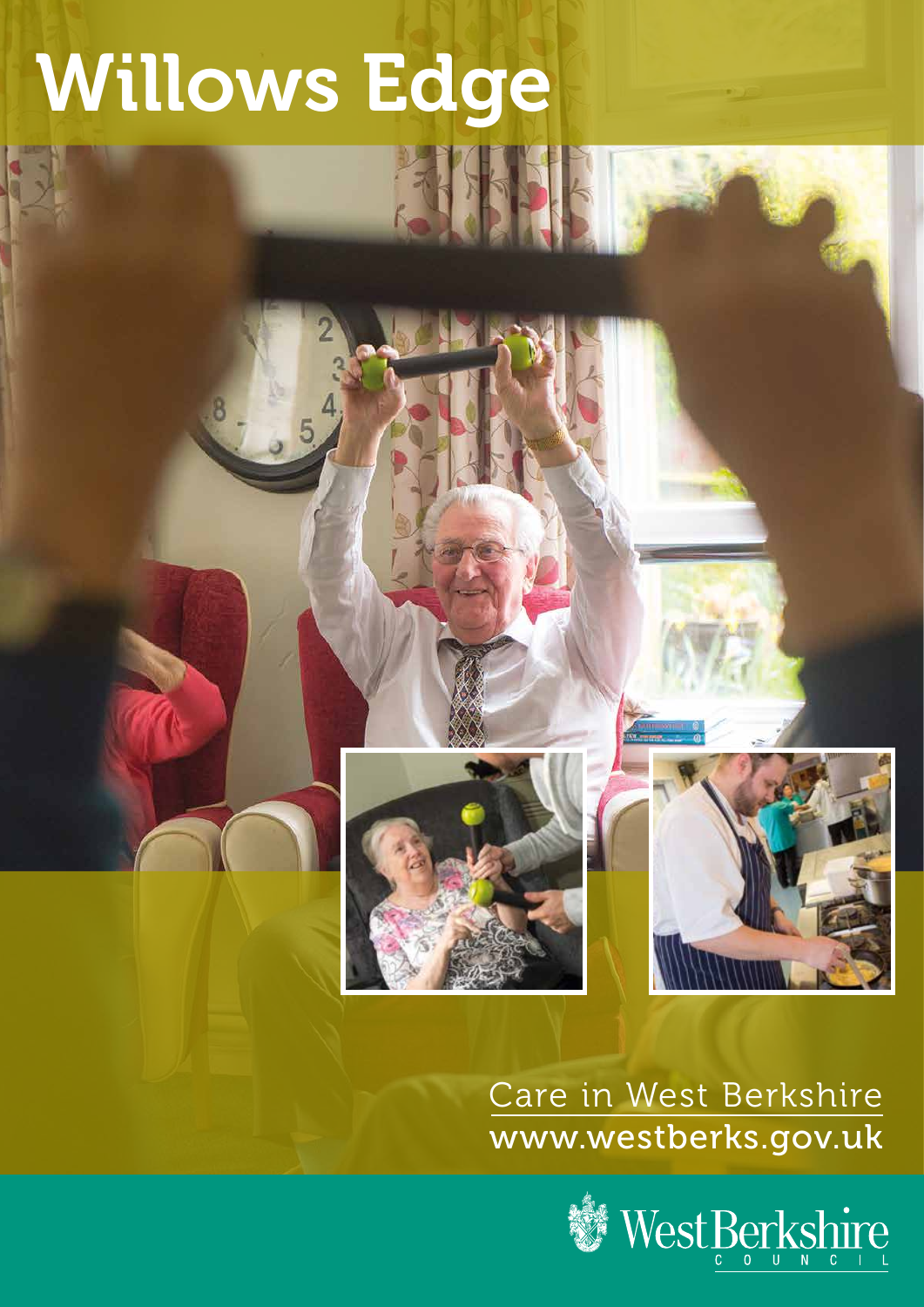

### Willows Edge Care Home

#### Willows Edge specialises in providing nursing care for people usually over the age of 65 who may be physically frail or have been diagnosed with dementia.

This purpose built home offers 38 permanent beds, and is situated in a quiet cul-de-sac close to Newbury town centre.

It provides an environment where residents receive a high standard of care and feel valued, safe and secure.

We know that moving into a care home can be difficult for prospective residents and their families and want to make it as easy and stress free as possible by providing an environment where residents receive a high standard of care and expertise in a place where they feel valued, safe and secure. We encourage residents to bring personal items with them, so that they can feel at home.

By taking a person centred approach, we keep the focus on the individual personalities and their strengths and abilities rather than any condition they may be living with.

We aim to respect each resident's privacy and dignity and offer support to encourage their independence wherever possible.

Our residents thrive with individual care plans, created just for them. To ensure we get this right, we actively work with families and friends, the people they know, and that know them best.

Our vision and mission are underpinned by our core values; Respect, Inclusion, Compassion, and Empowerment.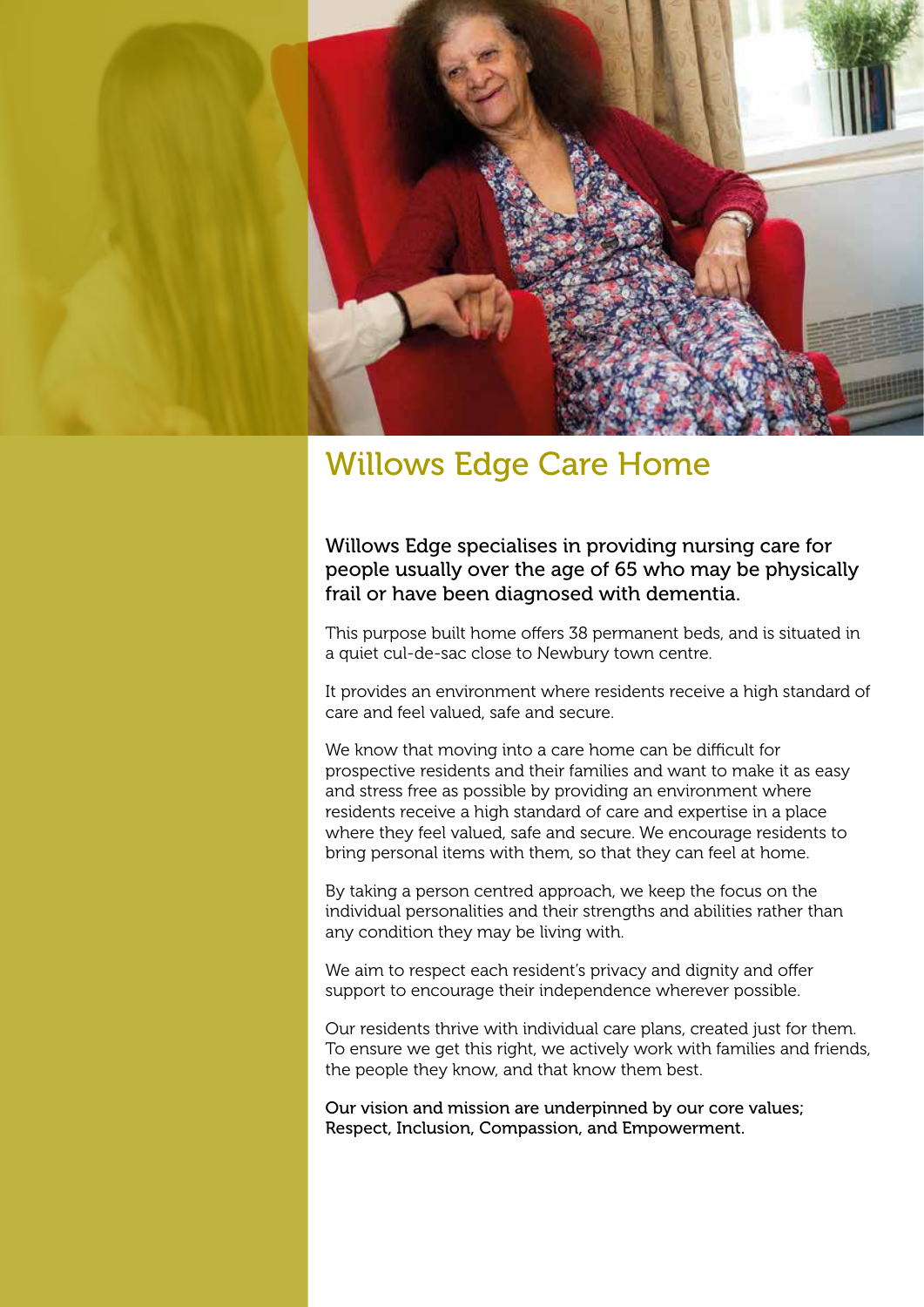

#### Meals

Our catering is provided by a private contractor Caterplus who offer a nutritious menu which rotates on a six weekly basis, providing several daily choices of breakfast, lunch, dessert, tea and supper. Meals are prepared and homemade using fresh ingredients as far as possible.

Special dietary requirements, such as diabetic, vegetarian, pureed or gluten free are catered for. Residents are consulted daily on their choice of menu.

#### **Activities**

We offer activities to suit individual needs and encourage residents to continue with existing hobbies and interests. We have a dedicated Activities Organiser who arranges a variety of activities to suit all tastes and abilities.

#### **Visitors**

Family and friends are welcome to visit at any time. Residents are free to choose where these visits take place, this might be in their own room, a communal area, the garden or perhaps somewhere outside the home.

We hold resident and family meetings to ensure we gain feedback from our service users, and actively encourage any comments or ideas on how we can improve the lives of those people we look after.

#### Registered provider

West Berkshire Council is the registered provider of care at Willows Edge.